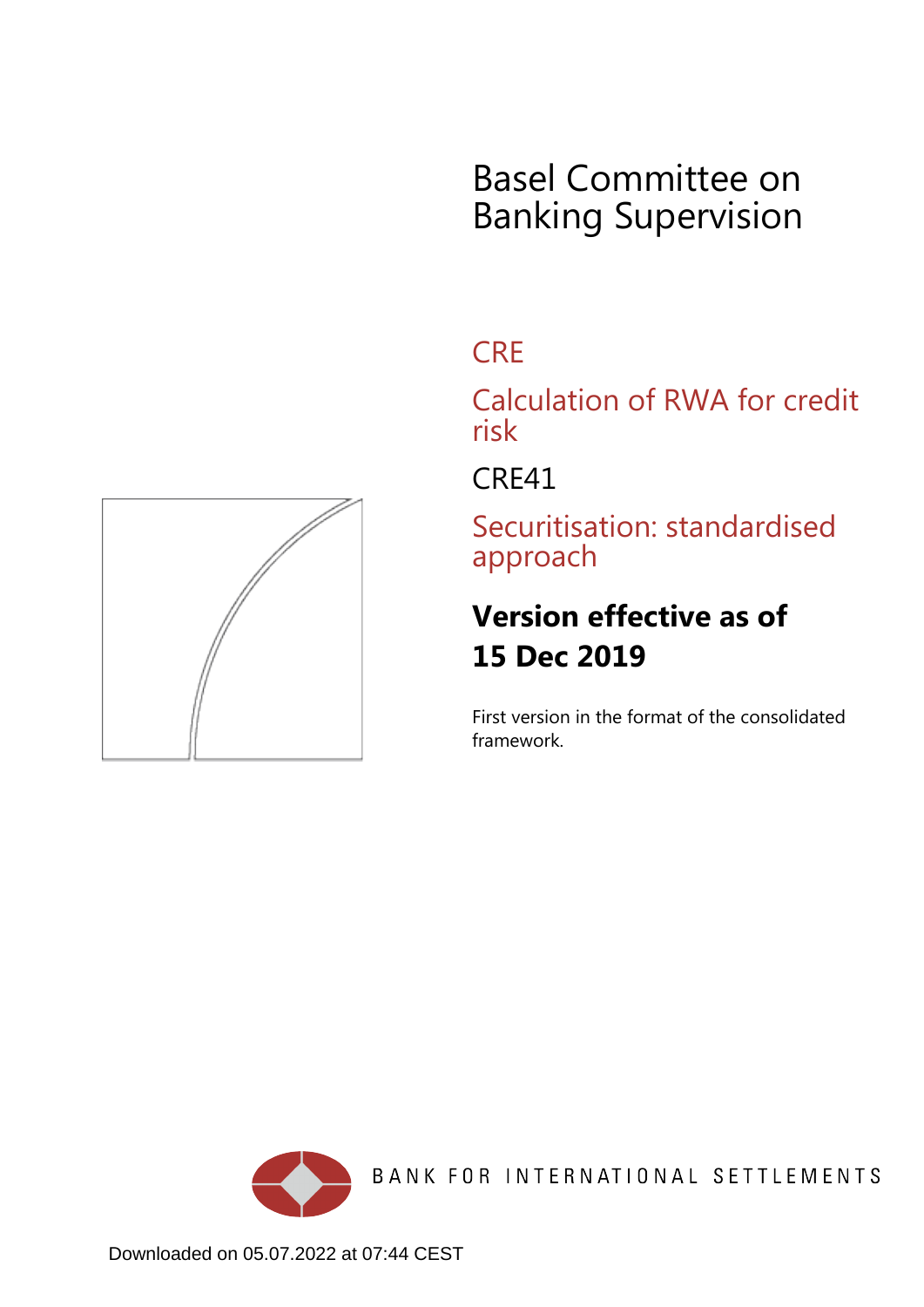*© Bank for International Settlements 2022. All rights reserved.*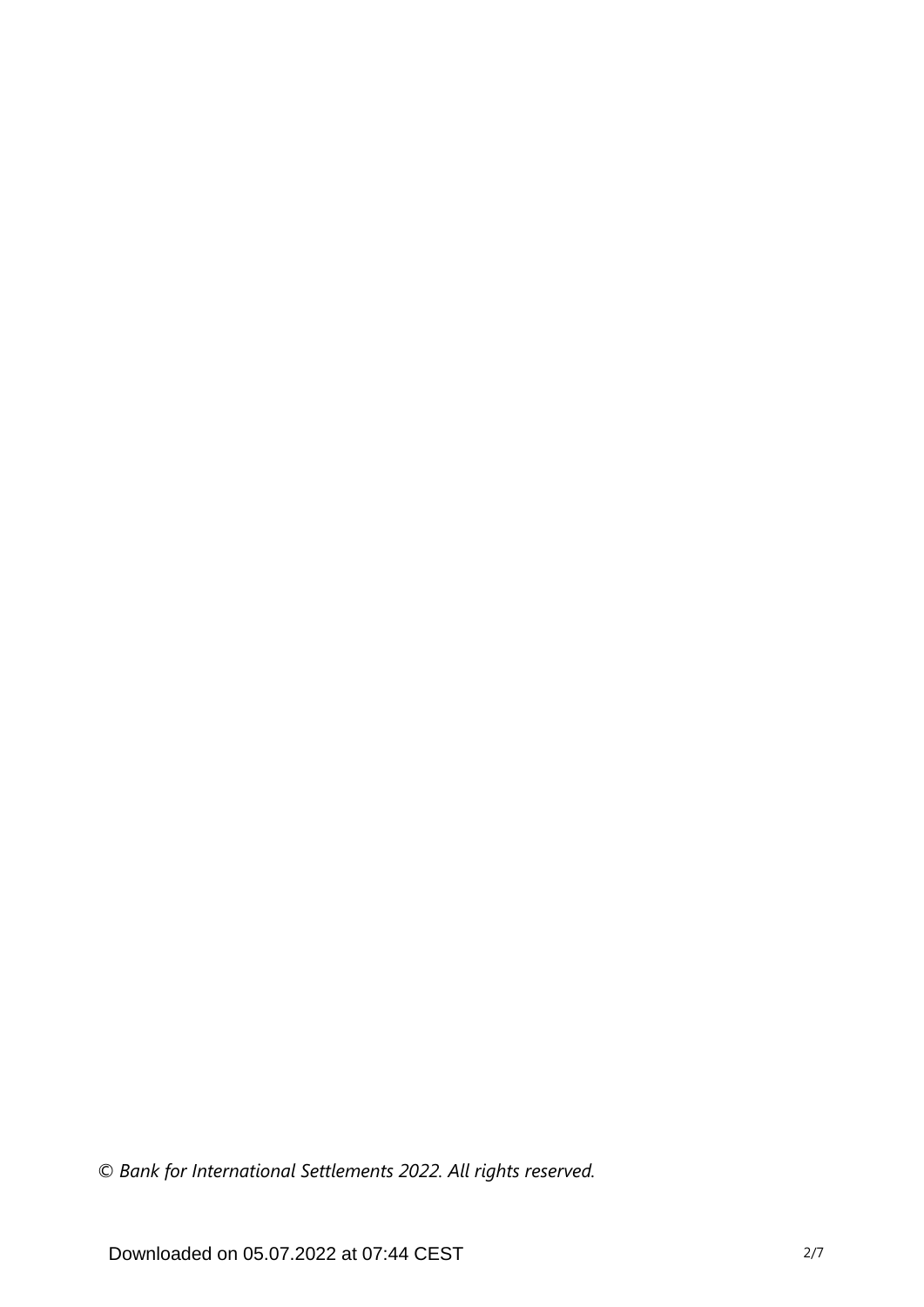### **Standardised approach (SEC-SA)**

To calculate capital requirements for a securitisation exposure to a standardised approach (SA) pool using the securitisation standardised approach (SEC-SA), a bank would use a supervisory formula and the following bank-supplied inputs: the SA capital charge had the underlying exposures not been securitised ( $K_{c\Delta}$ ); **41.1**

the ratio of delinquent underlying exposures to total underlying exposures in the securitisation pool (W); the tranche attachment point (A); and the tranche detachment point (D). The inputs A and D are defined in [CRE44.14](https://www.bis.org/basel_framework/chapter/CRE/44.htm?tldate=20230101&inforce=20230101&published=20200327#paragraph_CRE_44_20230101_44_14) and [CRE44.15](https://www.bis.org/basel_framework/chapter/CRE/44.htm?tldate=20230101&inforce=20230101&published=20200327#paragraph_CRE_44_20230101_44_15) respectively. Where the only difference between exposures to a transaction is related to maturity, A and D will be the same.  $K_{cA}$  and W are defined in [CRE41.2](https://www.bis.org/basel_framework/chapter/CRE/41.htm?tldate=20230101&inforce=20191215&published=20191215#paragraph_CRE_41_20191215_41_2)

to [CRE41.4](https://www.bis.org/basel_framework/chapter/CRE/41.htm?tldate=20230101&inforce=20191215&published=20191215#paragraph_CRE_41_20191215_41_4) and [CRE41.6](https://www.bis.org/basel_framework/chapter/CRE/41.htm?tldate=20230101&inforce=20191215&published=20191215#paragraph_CRE_41_20191215_41_6).

- $K_{SA}$  is defined as the weighted-average capital charge of the entire portfolio of underlying exposures, calculated using the risk-weighted asset amounts in [CRE20](https://www.bis.org/basel_framework/chapter/CRE/20.htm?tldate=20230101&inforce=20230101&published=20201126) in relation to the sum of the exposure amounts of underlying exposures, multiplied by 8%. This calculation should reflect the effects of any credit risk mitigant that is applied to the underlying exposures (either individually or to the entire pool), and hence benefits all of the securitisation exposures.  $K_{s_A}$  is expressed as a decimal between zero and one (that is, a weighted-average risk weight of 100% means that  $K_{SA}$  would equal 0.08). **41.2**
- <span id="page-2-1"></span><span id="page-2-0"></span>For structures involving a special purpose entity (SPE), all of the SPE's exposures related to the securitisation are to be treated as exposures in the pool. Exposures related to the securitisation that should be treated as exposures in the pool include assets in which the SPE may have invested, comprising reserve accounts, cash collateral accounts and claims against counterparties resulting from interest swaps or currency swaps. $\frac{1}{2}$  $\frac{1}{2}$  $\frac{1}{2}$  Notwithstanding, the bank can exclude the SPE's exposures from the pool for capital calculation purposes if the bank can demonstrate to its national supervisor that the risk does not affect its particular securitisation exposure or that the risk is immaterial – for example, because it has been mitigated. $\frac{2}{3}$  $\frac{2}{3}$  $\frac{2}{3}$ **41.3**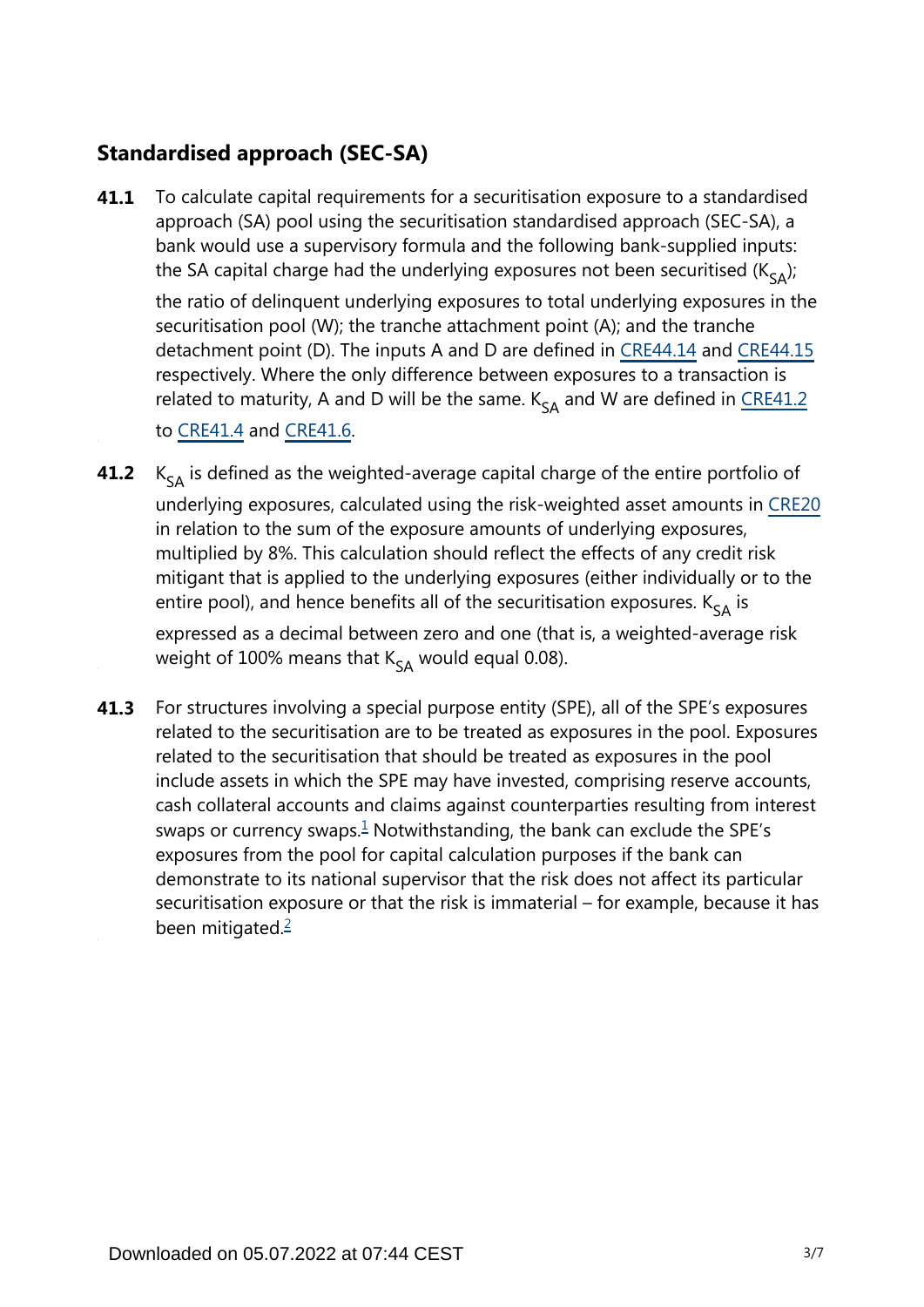#### *Footnotes*

<span id="page-3-0"></span>*[1](#page-2-0)*

- *In particular, in the case of swaps other than credit derivatives, the numerator of*  $K_{SA}$  *must include the positive current market value times the risk weight of the swap provider times 8%. In contrast, the denominator should not take into account such a swap, as such a swap would not provide a credit enhancement to any tranche.*
- <span id="page-3-1"></span>*Certain best market practices can eliminate or at least significantly reduce the potential risk from a default of a swap provider. Examples of such features could be cash collateralisation of the market value in combination with an agreement of prompt additional payments in case of an increase of the market value of the swap and minimum credit quality of the swap provider with the obligation to post collateral or present an alternative swap provider without any costs for the SPE in the event of a credit deterioration on the part of the original swap provider. If national supervisors are satisfied with these risk mitigants and accept that the contribution of these exposures to the risk of the holder of a securitisation exposure is insignificant, supervisors may allow the bank to exclude these exposures from the*  $K_{SA}$  *calculation. [2](#page-2-1)*
- <span id="page-3-3"></span>In the case of funded synthetic securitisations, any proceeds of the issuances of credit-linked notes or other funded obligations of the SPE that serve as collateral for the repayment of the securitisation exposure in question, and for which the bank cannot demonstrate to its national supervisor that they are immaterial, have to be included in the calculation of  $K_{sA}$  if the default risk of the collateral is subject to the tranched loss allocation.<sup>[3](#page-3-2)</sup> **41.4**

#### *Footnotes*

<span id="page-3-2"></span>*[3](#page-3-3)*

*As in the case of swaps other than credit derivatives, the numerator of K*  $_{SA}$  (ie weighted-average capital charge of the entire portfolio of *underlying exposures) must include the exposure amount of the collateral times its risk weight times 8%, but the denominator should be calculated without recognition of the collateral.*

In cases where a bank has set aside a specific provision or has a non-refundable purchase price discount on an exposure in the pool,  $K_{SA}$  must be calculated using the gross amount of the exposure without the specific provision and/or nonrefundable purchase price discount. **41.5**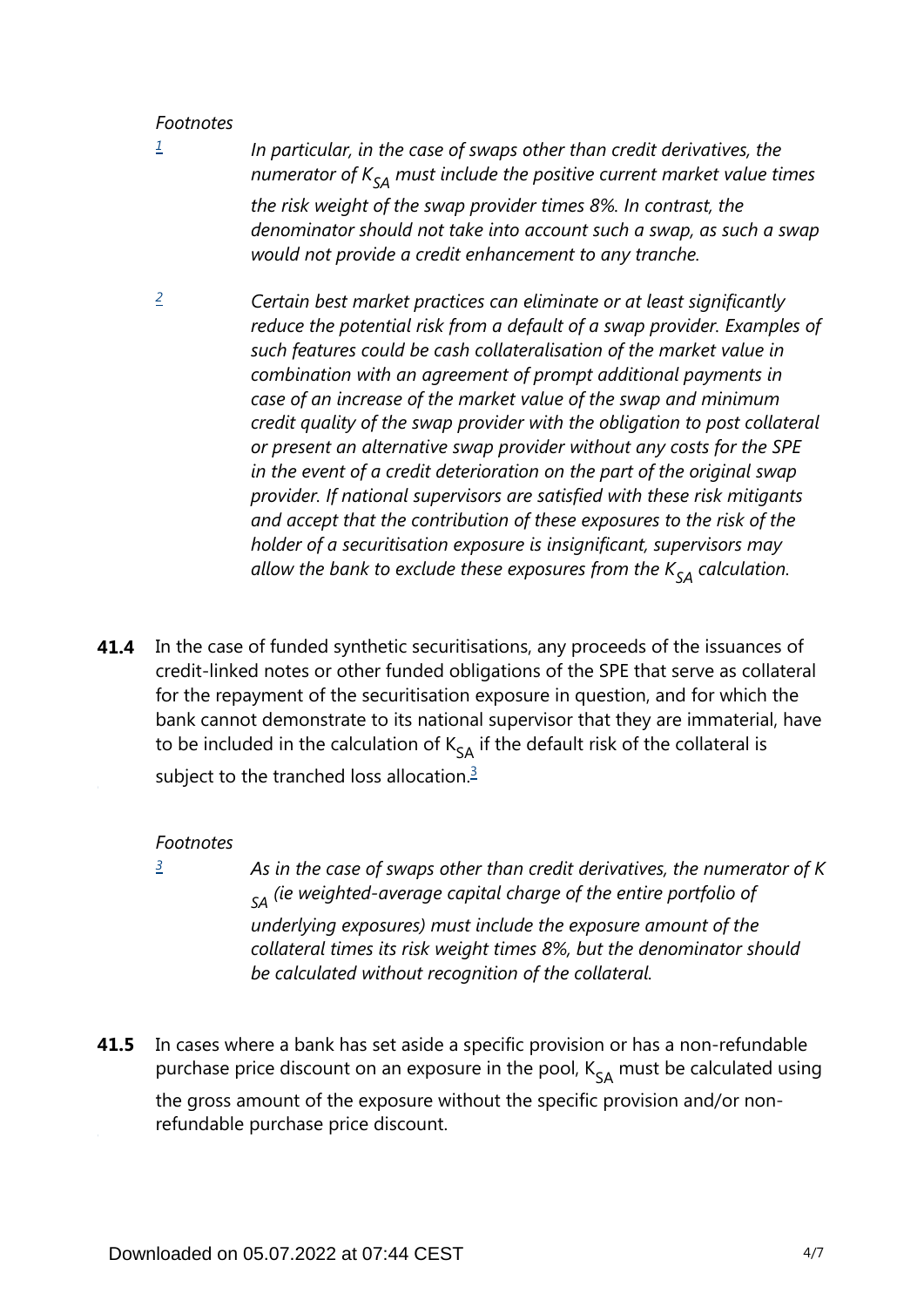**41.6**

The variable W equals the ratio of the sum of the nominal amount of delinquent underlying exposures (as defined in [CRE41.7\)](https://www.bis.org/basel_framework/chapter/CRE/41.htm?tldate=20230101&inforce=20191215&published=20191215#paragraph_CRE_41_20191215_41_7) to the nominal amount of underlying exposures.

- Delinquent underlying exposures are underlying exposures that are 90 days or more past due, subject to bankruptcy or insolvency proceedings, in the process of foreclosure, held as real estate owned, or in default, where default is defined within the securitisation deal documents. **41.7**
- The inputs  $K_{SA}$  and W are used as inputs to calculate  $K_{A}$ , as follows: **41.8**

$$
K_{A} = (1 - W) \times K_{SA} + 0.5W
$$

**41.9** In case a bank does not know the delinquency status, as defined above, for no more than 5% of underlying exposures in the pool, the bank may still use the SEC-SA by adjusting its calculation of  $K_A$  as follows:

$$
K_A = \left(\frac{\text{EAD}_{\text{subpool 1 where W known}}}{\text{EADTotal}} \times K_A^{\text{subpool 1 where W known}}\right) + \frac{\text{EAD}_{\text{subpool 2 where W unknown}}}{\text{EADTotal}}
$$

- **41.10** If the bank does not know the delinquency status for more than 5%, the securitisation exposure must be risk weighted at 1250%.
- **41.11** Capital requirements are calculated under the SEC-SA as follows, where  $\mathsf{K}_{\mathsf{SSFA}(\mathsf{KA})}$ is the capital requirement per unit of the securitisation exposure and the variables a, u, and l are defined as:

(1) 
$$
a = -(1 / (p * K_A))
$$

$$
(2) \quad u = D - K_A
$$

(3)  $I = max (A - K_{A}; 0)$ 

$$
K_{\text{SSFA}(K_A)} = \frac{e^{au} - e^{al}}{a(u-l)}
$$

- **41.12** The supervisory parameter p in the context of the SEC-SA is set equal to 1 for a securitisation exposure that is not a resecuritisation exposure.
- **41.13** The risk weight assigned to a securitisation exposure when applying the SEC-SA would be calculated as follows: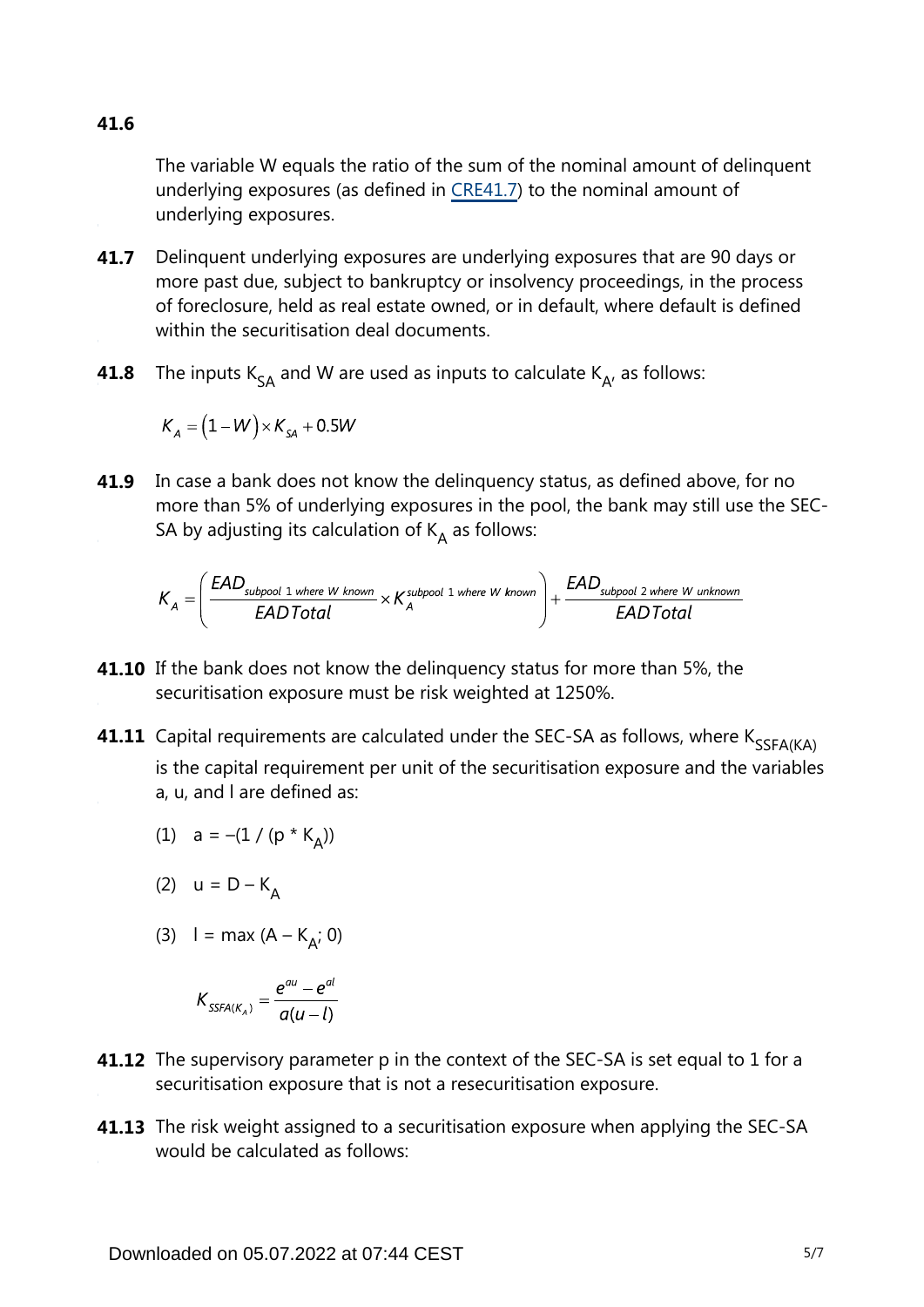- (1) When D for a securitisation exposure is less than or equal to  $K_{A}$ , the exposure must be assigned a risk weight of 1250%.
- (2) When A for a securitisation exposure is greater than or equal to  $K_{A}$ , the risk weight of the exposure, expressed as a percentage, would equal  $K_{\text{SSEA}(K_1)}$ times 12.5.
- (3) When A is less than K<sub>A</sub> and D is greater than K<sub>A</sub>, the applicable risk weight is a weighted average of 1250% and 12.5 times  $K_{SSFA(K_A)}$  according to the following formula:

$$
RW = \left(12.5 \times \frac{K_A - A}{D - A}\right) + \left(12.5 \times K_{SSFA(K_A)} \times \frac{D - K_A}{D - A}\right)
$$

- **41.14** The risk weight for market risk hedges such as currency or interest rate swaps will be inferred from a securitisation exposure that is pari passu to the swaps or, if such an exposure does not exist, from the next subordinated tranche.
- **41.15** The resulting risk weight is subject to a floor risk weight of 15%. Moreover, when a bank applies the SEC-SA to an unrated junior exposure in a transaction where the more senior tranches (exposures) are rated and therefore no rating can be inferred for the junior exposure, the resulting risk weight under SEC-SA for the junior unrated exposure shall not be lower than the risk weight for the next more senior rated exposure.

#### **Resecuritisation exposures**

- **41.16** For resecuritisation exposures, banks must apply the SEC-SA specified in [CRE41.1](https://www.bis.org/basel_framework/chapter/CRE/41.htm?tldate=20230101&inforce=20191215&published=20191215#paragraph_CRE_41_20191215_41_1) to [CRE41.15,](https://www.bis.org/basel_framework/chapter/CRE/41.htm?tldate=20230101&inforce=20191215&published=20191215#paragraph_CRE_41_20191215_41_15) with the following adjustments:
	- (1) the capital requirement of the underlying securitisation exposures is calculated using the securitisation framework;
	- (2) delinquencies (W) are set to zero for any exposure to a securitisation tranche in the underlying pool; and
	- (3) the supervisory parameter p is set equal to 1.5, rather than 1 as for securitisation exposures.